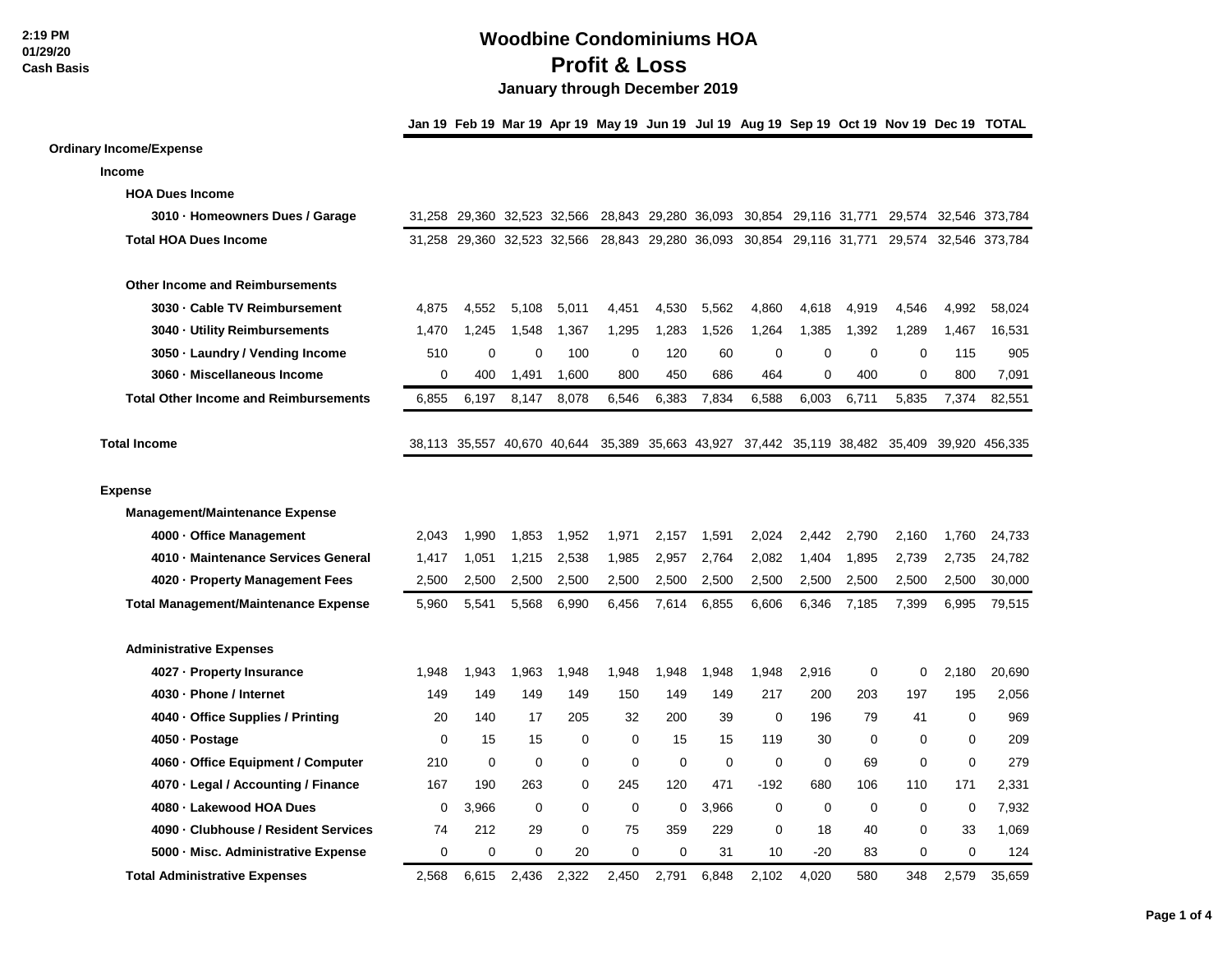## **Woodbine Condominiums HOA Profit & Loss January through December 2019**

**Jan 19 Feb 19 Mar 19 Apr 19 May 19 Jun 19 Jul 19 Aug 19 Sep 19 Oct 19 Nov 19 Dec 19 TOTAL**

| <b>Contracted Services</b>             |       |             |             |             |       |       |          |       |          |          |          |       |        |
|----------------------------------------|-------|-------------|-------------|-------------|-------|-------|----------|-------|----------|----------|----------|-------|--------|
| 5010 · Landscaping Contract            | 2.400 | 2.600       | 2,500       | 2,500       | 2,500 | 2,500 | 2,500    | 2,500 | 2,500    | 2,500    | 2,500    | 2.500 | 30,000 |
| 5020 · Tree Trimming / Removal         | 720   | 1.000       | 0           | 149         | 647   | 302   | 83       | 405   | 1,978    | 1.084    | 1.440    | 741   | 8,549  |
| 5025 - Pest Control                    | 51    | $\mathbf 0$ | 0           | 42          | 1,931 | 170   | 986      | 998   | 715      | 68       | 0        | 22    | 4,983  |
| 5040 - Snow Removal                    | 742   | 759         | 1.343       | $-132$      | 0     | 0     | 0        | 0     | $\Omega$ | $\Omega$ | 0        | 1,833 | 4,545  |
| 5050 - Parking Lot Sweeping            | 0     | $\mathbf 0$ | 46          | 46          | 46    | 46    | 46       | 0     | 0        | 46       | 46       | 46    | 368    |
| 5055 · Rain gutter cleaning            | 0     | 435         | 166         | 534         | 116   | 554   | 0        | 54    | 41       | $\Omega$ | 0        | 0     | 1,900  |
| 5060 - Grounds Patrol & Lockup         | 376   | 376         | 376         | 376         | 376   | 376   | 376      | 376   | 376      | 376      | 376      | 376   | 4,512  |
| <b>Total Contracted Services</b>       | 4,289 | 5,170       | 4,431       | 3,515       | 5,616 | 3,948 | 3,991    | 4,333 | 5,610    | 4,074    | 4,362    | 5,518 | 54,857 |
|                                        |       |             |             |             |       |       |          |       |          |          |          |       |        |
| <b>Property Maintenance</b>            |       |             |             |             |       |       |          |       |          |          |          |       |        |
| 5090 · Grounds/Sprinklers              | 460   | 81          | 392         | 478         | 528   | 382   | 1.175    | 373   | 1.107    | 773      | 729      | 971   | 7,449  |
| 5095 - Pond Upkeep                     | 0     | $\mathbf 0$ | 632         | 236         | 221   | 630   | 889      | 215   | 0        | 249      | 318      | 426   | 3,816  |
| 5097 - Pool/Spa Maintenance & Supplies | 330   | 507         | 0           | 825         | 758   | .268  | 1,446    | 3,143 | 144      | 783      | 132      | 919   | 10,255 |
| 6000 - Clubhouse Interior Repair       | 162   | 78          | 520         | 8           | 46    | 5     | 0        | 0     | 11       | 32       | 96       | 94    | 1,052  |
| 6010 - Building Repair Exterior        | 115   | 0           | .561        | ,473<br>1   | 1,485 | 593   | 1,304    | 900   | 1.489    | 576      | 1.683    | 1,519 | 12,698 |
| 6020 · Supplies & Equipment            | 398   | 160         | 0           | 189         | 159   | 189   | 129      | 146   | 91       | 11       | $\Omega$ | 54    | 1,526  |
| 6030 · Cleaning / Supplies / Equipment | 499   | 704         | 595         | 601         | 1.024 | 1.996 | 1.645    | 1.244 | 739      | 559      | 986      | 609   | 11,201 |
| 6040 - Misc. Property Maintenance      | 305   | 0           | 0           | 15          | 17    | -7    | 183      | 11    | 0        | 0        | 55       | 114   | 693    |
| <b>Total Property Maintenance</b>      | 2,269 | 1.530       | 3.700       | 3,825       | 4,238 | 5,056 | 6,771    | 6,032 | 3,581    | 2,983    | 3.999    | 4.706 | 48.690 |
|                                        |       |             |             |             |       |       |          |       |          |          |          |       |        |
| Taxes / Insurance                      |       |             |             |             |       |       |          |       |          |          |          |       |        |
| 7020 - Property Taxes                  | 0     | $\mathbf 0$ | $\mathbf 0$ | $\mathbf 0$ | 0     | 0     | 0        | 0     | 0        | 0        | $\Omega$ | 32    | 32     |
| <b>Total Taxes / Insurance</b>         | 0     | 0           | 0           | 0           | 0     | 0     | $\Omega$ | 0     | $\Omega$ | 0        | $\Omega$ | 32    | 32     |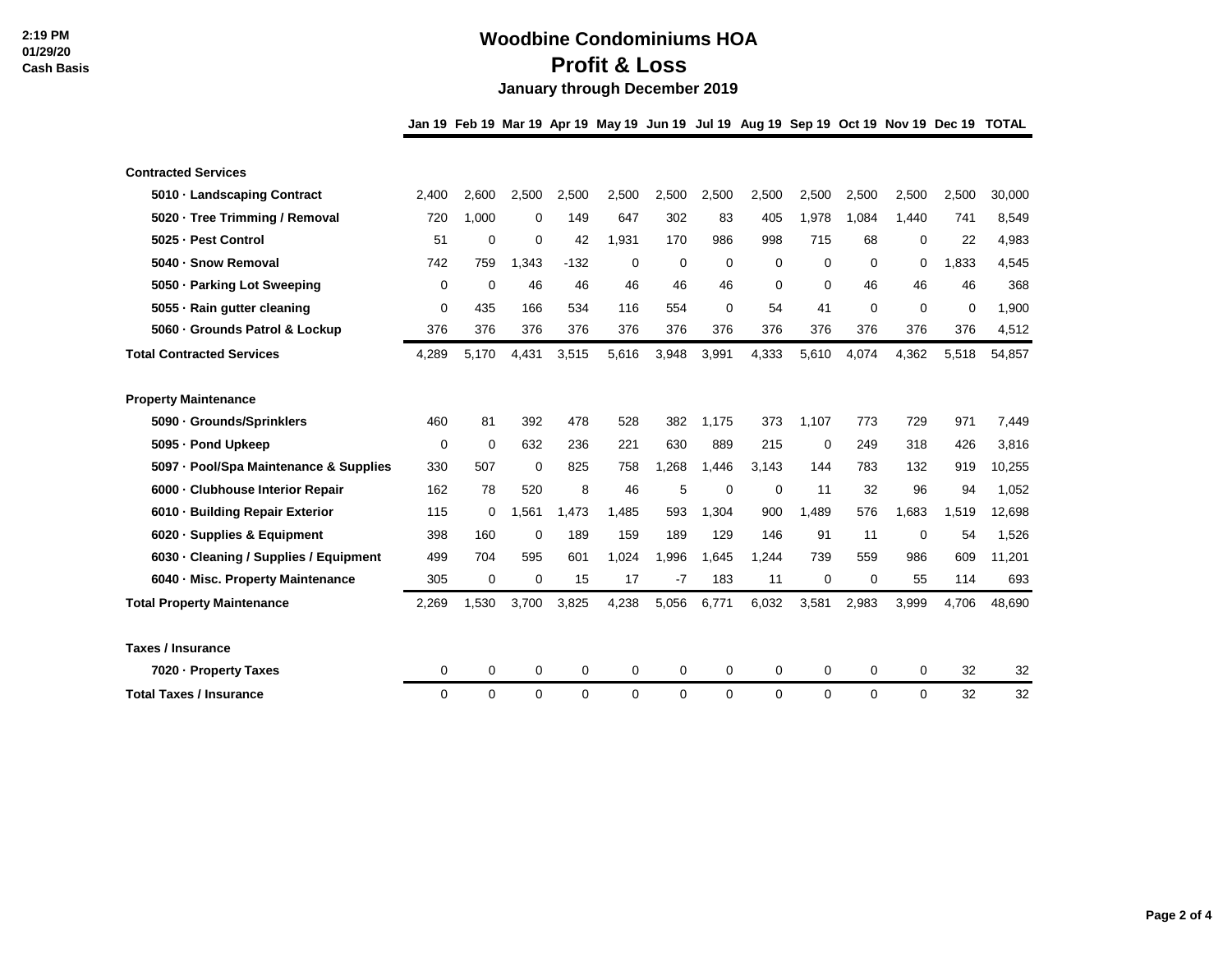## **Woodbine Condominiums HOA Profit & Loss January through December 2019**

**Jan 19 Feb 19 Mar 19 Apr 19 May 19 Jun 19 Jul 19 Aug 19 Sep 19 Oct 19 Nov 19 Dec 19 TOTAL**

| <b>Utilities</b>                       |       |                             |          |                 |          |       |            |                                           |               |             |             |              |                       |
|----------------------------------------|-------|-----------------------------|----------|-----------------|----------|-------|------------|-------------------------------------------|---------------|-------------|-------------|--------------|-----------------------|
| 6050 - Electric - Common Areas         | 267   | 244                         | 194      | 195             | 331      | 332   | 318        | 368                                       | 336           | 324         | 301         | 275          | 3,485                 |
| 6060 - Electric - Clubhouse / Pool     | 521   | 549                         | 388      | 252             | 426      | 846   | 808        | 584                                       | 625           | 512         | 347         | 276          | 6,134                 |
| 6070 - Water                           | 6,557 | $\mathbf 0$                 | 5,566    | 0               | 5,383    | 0     | 5,339      | 0                                         | 6,982         | $\mathbf 0$ | 5,920       | 17           | 35,764                |
| $6080 \cdot Gas$                       | 1,230 | 1,286                       | 1,277    | 1,062           | 785      | 350   | 338        | 416                                       | 294           | 571         | 833         | 1,090        | 9,532                 |
| $6090 -$ Sewer                         | 7,229 | 7,355                       | 7,216    | 6,988           | 7,421    | 7,661 | 8,002      | 8,128                                     | 7,876         | 8,524       | 8,526       | 8,561        | 93,487                |
| 7000 - Trash Removal                   | 19    | 1,032                       | 1,123    | 1,121           | 1,140    | 1,087 | 1,123      | 1,157                                     | 1,104         | 1,140       | 1,104       | 1.140        | 12,290                |
| 7010 - Cable TV                        | 3,489 | 3,489                       | 3,489    | 3,489           | 3,377    | 3,601 | 3,489      | 3,601                                     | 3,489         | 3,498       | 3,928       | 3,917        | 42,856                |
| <b>Total Utilities</b>                 |       | 19,312 13,955 19,253 13,107 |          |                 |          |       |            | 18,863 13,877 19,417 14,254               | 20,706 14,569 |             | 20,959      |              | 15,276 203,548        |
| <b>Total Expense</b>                   |       | 34,398 32,811 35,388 29,759 |          |                 |          |       |            | 37,623 33,286 43,882 33,327 40,263 29,391 |               |             |             |              | 37,067 35,106 422,301 |
| <b>Net Ordinary Income</b>             | 3,715 | 2,746                       |          | 5,282 10,885    | $-2,234$ | 2,377 | 45         | 4,115                                     | $-5,144$      | 9,091       | $-1,658$    | 4,814        | 34,034                |
| <b>Other Income/Expense</b>            |       |                             |          |                 |          |       |            |                                           |               |             |             |              |                       |
| <b>Other Income</b>                    |       |                             |          |                 |          |       |            |                                           |               |             |             |              |                       |
| <b>Transfer from Reserves</b>          | 0     | 0                           |          | 0 13,363 10,648 |          |       | 0 11,716   | 0                                         | 0             | 3,381       | 0           | $\mathbf{0}$ | 39,108                |
| <b>Total Other Income</b>              | 0     | $\mathbf 0$                 |          | 0 13,363        | 10,648   |       | 0 11,716   | $\mathbf 0$                               | 0             | 3,381       | 0           | 0            | 39,108                |
| <b>Other Expense</b>                   |       |                             |          |                 |          |       |            |                                           |               |             |             |              |                       |
| <b>BOARD APPROVED PROJECT</b>          |       |                             |          |                 |          |       |            |                                           |               |             |             |              |                       |
| <b>Fire Extinguishers and Cabinets</b> | 0     | $\mathbf 0$                 | 0        | 0               | 0        | 0     | 0          | 0                                         | 0             | 4,029       | 120         | 0            | 4,149                 |
| <b>Plumbing shut off valves</b>        | 0     | 822                         | 438      | 207             | 132      | 0     | 0          | $\mathbf 0$                               | 0             | $\mathbf 0$ | $\mathbf 0$ | 0            | 1,599                 |
| Spa Resurfacing                        | 0     | $\Omega$                    | $\Omega$ | 0               | 1,041    | 0     | 0          | 0                                         | $\Omega$      | 0           | 0           | 0            | 1,041                 |
| <b>New Treadmill</b>                   | 0     | $\mathbf 0$                 | 0        | 0               | 3,445    | 0     | $\Omega$   | $\Omega$                                  | $\Omega$      | 0           | 0           | 0            | 3,445                 |
| <b>Major Plumbing Leaks</b>            | 0     | 1,562                       | 1,298    | 4,675           | 10,442   | 575   | 528        | $\Omega$                                  | $\Omega$      | $\mathbf 0$ | $\mathbf 0$ | 0            | 19,080                |
| Spa & Pool New Heaters                 | 0     | $\Omega$                    | $\Omega$ | $\Omega$        | 0        |       | $0$ 11.716 | $\Omega$                                  | $\Omega$      | $\Omega$    | 0           | 0            | 11,716                |
| <b>Total BOARD APPROVED PROJECT</b>    | 0     | 2,384                       | 1,736    | 4,882           | 15,060   |       | 575 12,244 | $\mathbf 0$                               | 0             | 4,029       | 120         | 0            | 41,030                |